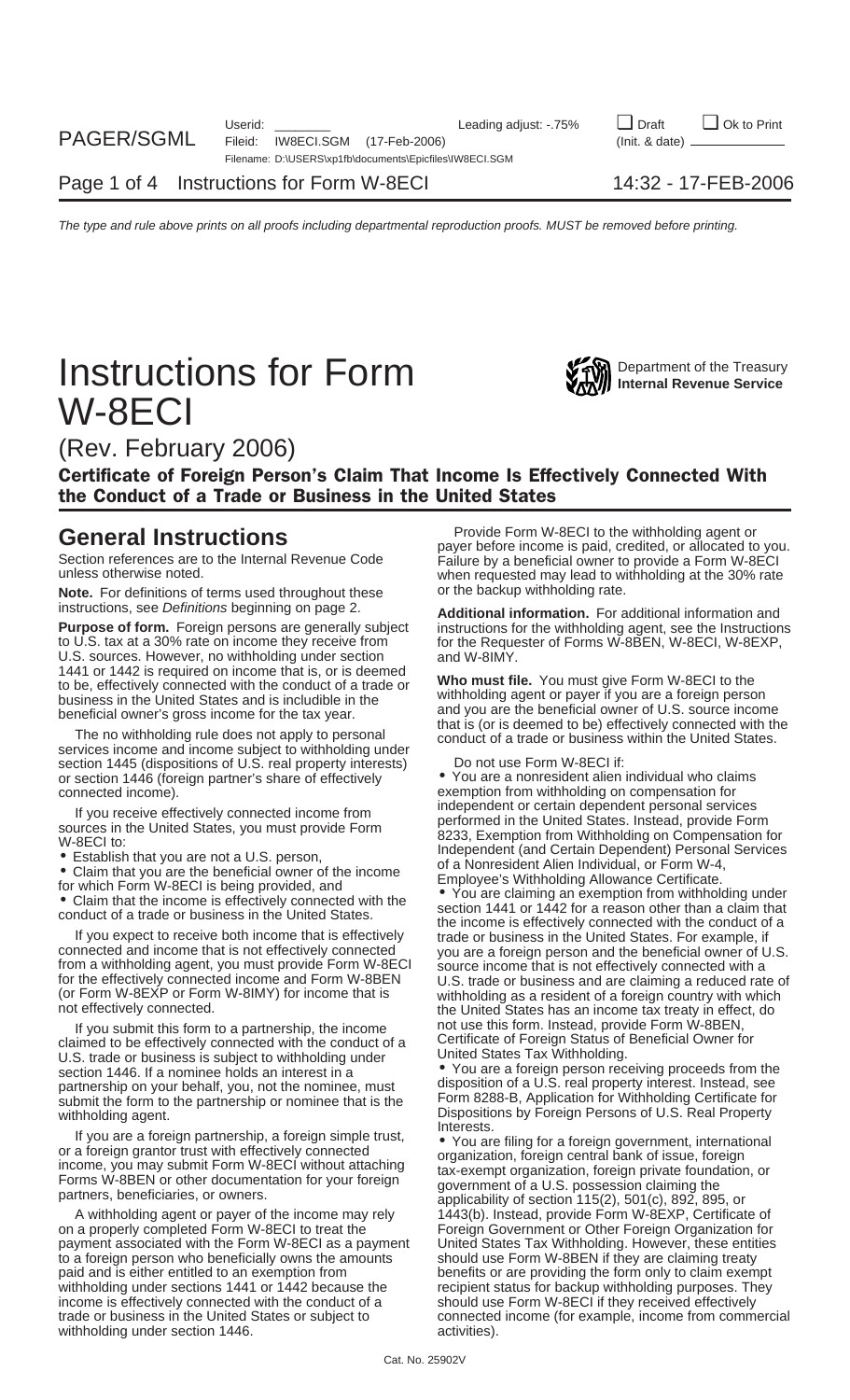• You are acting as an intermediary (that is, acting not **Expiration of Form W-8ECI.** Generally, a Form W-8ECI for your own account or for that of your partners, but for the account of others as an agent, nominee, or form is signed and ending on the last day of the third custodian). Instead, provide Form W-8IMY, Certificate of succeeding calendar year, unless a change in Foreign Intermediary, Foreign Flow-Through Entity, or circumstances makes any information on the form Certain U.S. Branches for United States Tax Withholding. incorrect. For example, a Form W-8ECI signed on

and 1442. A withholding foreign partnership is, generally, a foreign partnership that has entered into a withholding agreement with the IRS under which it agrees to assume **Definitions**

business in the United States. Instead, provide Form and the partners in the partnership, provided that the partner is<br>W-8BEN. However, if you made or will make an election and itself a partnership, foreign simple or grant subject to withholding under section 1446, provide Form partnership, loreign simple or grantor trust, nominee or<br>W-8ECI. other agent. The beneficial owners of a foreign grantor

**Giving Form W-8ECI to the withholding agent.** Do not portion of the income of the trust is treated as owned by person who is requesting it from you. Generally, this will 679) are the persons treated as the owners of the trust. be the person from whom you receive the payment, who The beneficial owners of income paid to a foreign credits your account, or a partnership that allocates complex trust (that is, a foreign trust that is not a foreign income to you. Give Form W-8ECI to the person requesting it before the payment is made, credited, or<br>allocated. If you do not provide this form, the withholding<br>agent may have to withhold at the 30% rate or the<br>backup withholding rate. A separate Form W-8ECI must<br>be g

**U.S. branch of foreign bank or insurance company.** A The beneficial owner of income paid to a foreign payment to a U.S. branch of a foreign bank or a foreign estate is the estate itself.<br>
insurance company that is subject insurance company that is subject to U.S. regulation by<br>
the Federal Reserve Board or state insurance authorities<br>
is presumed to be effectively connected with the conduct<br>
of a trade or business in the United States unles branch provides a withholding agent with a Form<br>W-8BEN or Form W-8IMY for the income.<br>W-8BEN or Form W-8IMY for the income.

**Change in circumstances.** If a change in grantor or other owner must provide Form W-8 or Form circumstances makes any information on the Form W-9 as appropriate. W-8ECI you have submitted incorrect, you must notify<br>the withholding agent or payer within 30 days of the<br>change in circumstances and you must file a new Form<br>W-8ECI or other appropriate form. For example, if during 301.77 W-8ECI or other appropriate form. For example, if during  $\frac{301.7701}{15}$ the tax year any part or all of the income is no longer effectively connected with the conduct of a trade or A disregarded entity shall not submit this form to a business in the United States, your Form W-8ECI is no partnership for purposes of section 1446. Instead, the longer valid. You must notify the withholding agent and owner of such entity shall provide appropriate provide Form W-8BEN, W-8EXP, or W-8IMY. documentation. See Regulations section 1.1446-1.

• You are a withholding foreign partnership or a September 30, 2005, remains valid through December<br>withholding foreign trust for purposes of sections 1441 31, 2008. Upon the expiration of the 3-year period, you 31, 2008. Upon the expiration of the 3-year period, you must provide a new Form W-8ECI.

primary withholding responsibility for each particle in some subject to withholding that is<br>placed to the partnership. A withholding foreign trust is, which a reduced rate of withholding is claimed under a<br>paid to the part

and tion, if you are of herwise engaged in a trade or the paid to a foreign simple trust (that is, a foreign trust that is<br>addition, if you are otherwise engaged in a trade or business in the United States and you want you trust (that is, a foreign trust to the extent that all or a send Form W-8ECI to the IRS. Instead, give it to the the grantor or another person under sections 671 through simple trust or foreign grantor trust) is the trust itself.

provide the withholding agent a Form W-9. Instead, the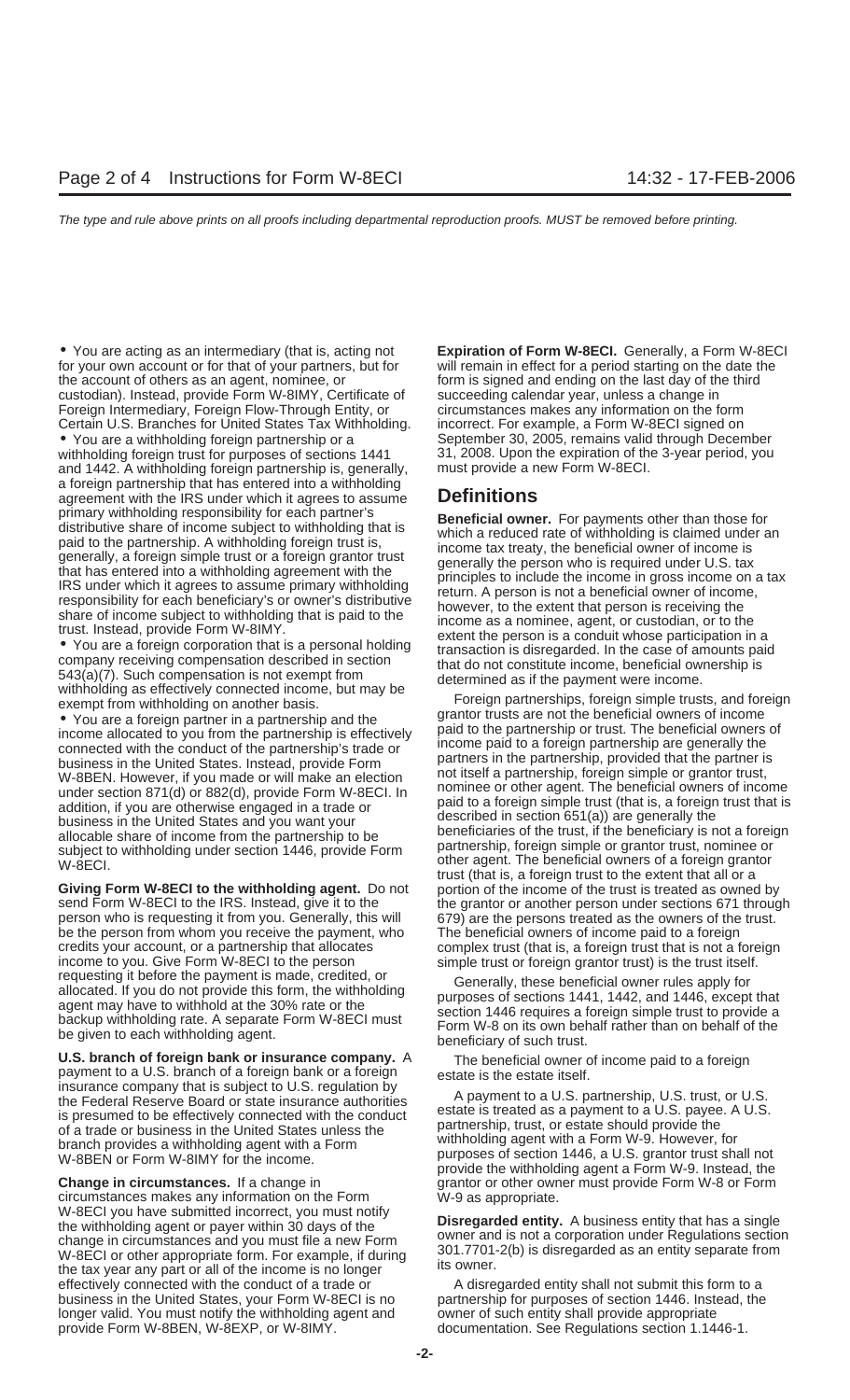United States, all income from sources in the United withholding agent may be an individual, corporation, States other than fixed or determinable annual or partnership, trust, association, or any other entity periodical (FDAP) income (for example, interest, including (but not limited to) any foreign intermed trade or business. FDAP income may or may not be who pays (or causes to be paid) an amount subject to Factors to be considered to determine whether FDAP withhold. income and similar amounts from U.S. sources are effectively connected with a U.S. trade or business include whether:

the conduct of that trade or business, or

• The activities of that trade or business were a material **Part I** factor in the realization of the income.

deductions, is taxed at graduated rates applicable to U.S. an ame and account number of the disregarded citizens and resident aliens, rather than at the 30% rate. In the 8 (reference number) of Part I of the form. citizens and resident aliens, rather than at the 30% rate.

A partnership that has effectively connected income<br>allocable to foreign partners is generally required to<br>a foreign parson if Essens, WARECLARE provided by all of allocable to foreign partners is generally required to<br>withhold tax under section 1446. The withholding tax rate<br>on a partner's share of effectively connected income is<br>35%. In certain circumstances the partnership may<br>wit type of income (for example long-term capital gain<br>allocated to a noncorporate partner). Any amount<br>withheld under section 1446 on your behalf, and reflected country of incorporation. If you are filing for another type withheld under section 1446 on your behalf, and reflected country of incorporation. If you are filing for another type<br>on Form 8805 issued by the partnership to you may be of entity, enter the country under whose laws the on Form 8805 issued by the partnership to you may be

**Foreign person.** A foreign person includes a nonresident alien individual, a foreign corporation, a **Line 3.** Check the box that applies. By checking a box, foreign partnership, a foreign trust, a foreign estate, and you are representing that you qualify for this any other person that is not a U.S. person. classification. You must check the one box that

a citizen or resident alien of the United States is a partnership, etc.) under U.S. tax principles. If you are<br>nonresident alien individual. An alien individual meeting filling for a disregarded entity, you must check the nonresident alien individual. An alien individual meeting filling for a disregarded entity, you must check the<br>either the "green card test" or the "substantial presence" (Disregarded entity" box (not the box that describes either the "green card test" or the "substantial presence "Disregarded entity" box (not<br>test" for the calendar vear is a resident alien. Any person status of your single owner). test" for the calendar year is a resident alien. Any person



married to a U.S. citizen or resident alien may in any country, the permanent residence<br>choose to be treated as a resident alien for where you maintain your principal office. where you married to a U.S. citizen or resident alien may in any country, the permanent residence<br>
choose to be treated as a resident alien for where you maintain your principal office. certain purposes (for example, filing a joint income tax<br>return), such individual is still treated as a nonresident<br>alien for withholding tax purposes on all income except<br>except<br>except<br>except<br>except<br>except<br>except<br>except<br>e

See Pub. 519, U.S. Tax Guide for Aliens, for more<br>information on resident and nonresident alien status.<br>information on resident and nonresident alien status.<br>number (EIN), or IRS individual taxpayer identification

**Effectively connected income.** Generally, when a withholding or who can disburse or make payments of an foreign person engages in a trade or business in the amount subject to withholding is a withholding agent. The including (but not limited to) any foreign intermediary, dividends, rents, and certain similar amounts) is foreign partnership, and U.S. branches of certain foreign considered income effectively connected with a U.S. banks and insurance companies. Generally, the person effectively connected with a U.S. trade or business. withholding to the foreign person (or to its agent) must

## • The income is from assets used in, or held for use in, **Specific Instructions**

Factor in the realization of the income.<br>
There are special rules for determining whether<br>
income from securities is effectively connected with the<br>
active conduct of a U.S. banking, financing, or similar<br>
business. See se Effectively connected income, after allowable agent of this fact. This may be done by including the districtions, is taxed at graduated rates applicable to U.S. name and account number of the distregarded entity on

You must report this income on your annual U.S. income<br>tax or information return.<br>A protective that the effective the second vill is a complete the second vill or more other persons, the income or account will **TIP**

credited on your U.S. income tax return. created, organized, or governed. If you are an individual,<br>
Foreign parson. A foreign parson includes a write "N/A" (for "not applicable").

**Nonresident alien individual.** Any individual who is not represents your classification (for example, corporation, a citizen or resident alien of the United States is a partnership, etc.) under U.S. tax principles. If you

not meeting either test is a nonresident alien individual.<br>
Additionally, an alien individual who is a resident of a<br>
foreign country under the residence article of an income<br>
tax treaty, or an alien individual who is a bo Even though a nonresident alien individual and you do not have a tax residence<br>married to a U.S. citizen or resident alien may in any country, the permanent residence address is

wages. *Internation* and the same of the temperature of the same of the same provide a U.S. taxpayer identification<br>Mumber (TIN) for this form to be valid. A U.S. TIN is a **Withholding agent.** Any person, U.S. or foreign, that number (ITIN). Check the appropriate box for the type of has control, receipt, or custody of an amount subject to U.S. TIN you are providing.